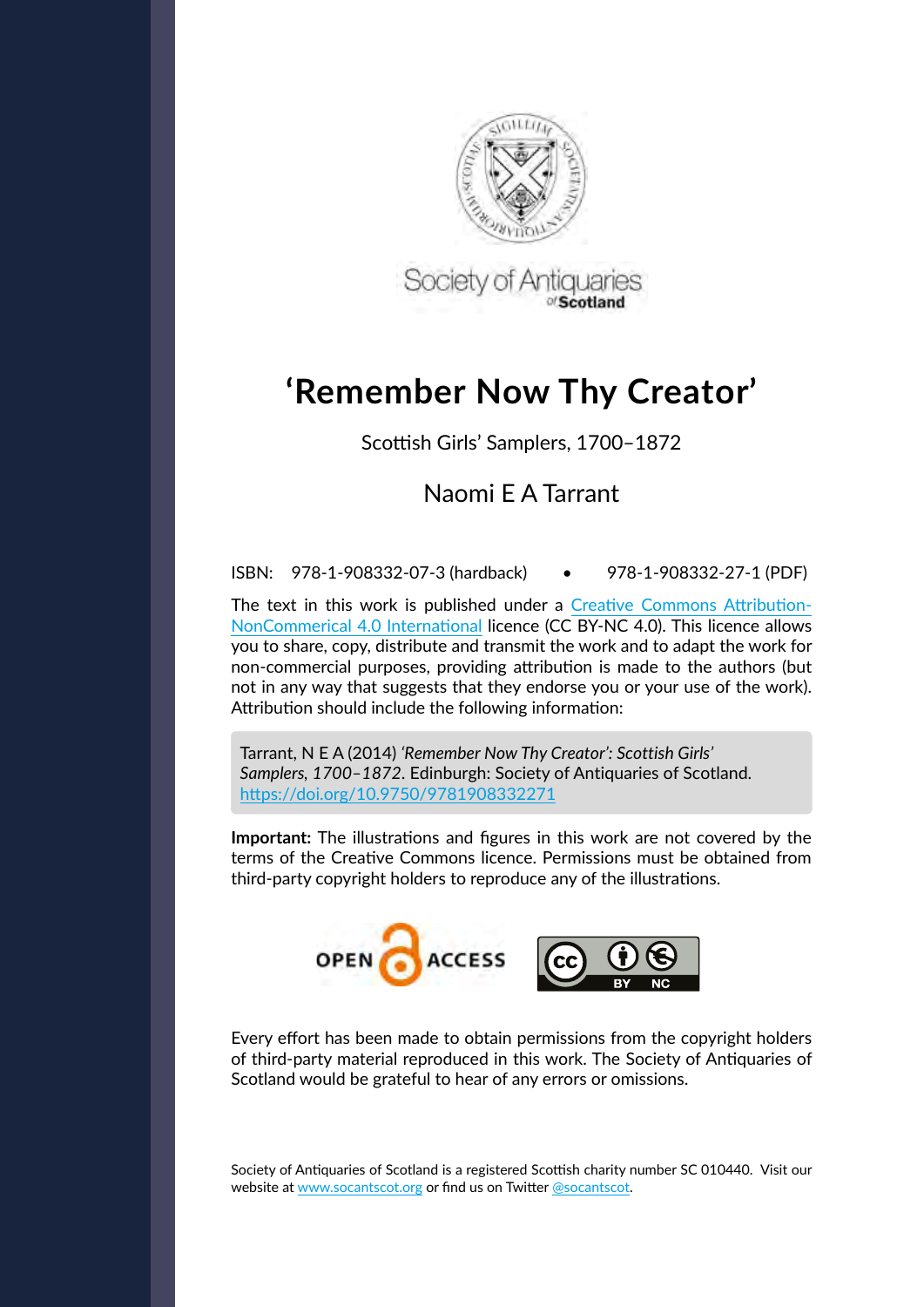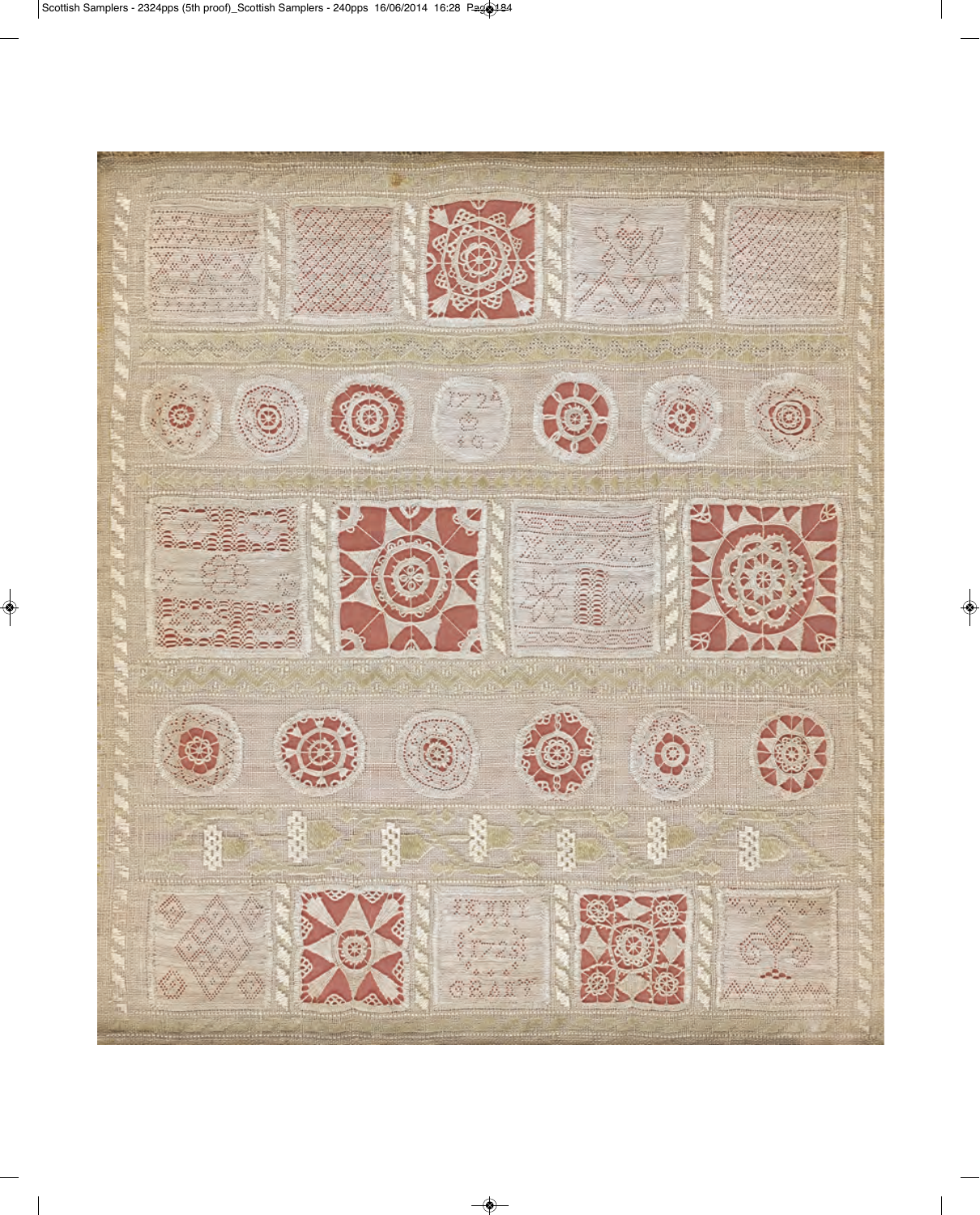# **APPENDIX 1** Hollie point samplers

ollie point is a type of white-on-white embroidery using needle lace stitches. No samplers of this type have been found that are definitely Scottish. However, one hollie point sampler in the NMS collection has proved a puzzle. Jenny Grant's sampler is a small, square, white-work sampler, 9¼ by 8½ inches  $(23.5 \times 22.2 \text{ cm})$ , worked with five rows of squares and circles in hollie point and openwork needle lace, with satin stitch borders and dividing bands (illus A1.1). It is reputed to have been worked by a daughter of Patrick Grant, Lord Elchies, a Scottish lawyer. However, to have worked her sampler in 1724/5, as she records on it, she must have been born by 1710 because, as we shall see, other known examples are not by very young girls. Patrick Grant does not appear to have married until 1713, and there is no daughter recorded with the name Janet or Jean; Jenny would have been a pet name. So can this piece really be classed as a Scottish sampler?

Hollie point was a popular white needle lace technique: this small square sampler is a the descendant of the long samplers of the seventeenth century worked in various white-work techniques, which fell out of fashion by the end of the century. Hollie point was used in the crowns of babies' caps and as insertions on shoulder seams in their shirts in the eighteenth century. It can also be found worked as a relieving gusset at the base of neck openings in men's shirts and women's shifts of the same period. Baby cap crowns and seam insertions usually had a decorative pattern worked into them and often initials, names or phrases such as 'Sweet Babe'. The small samplers like Jenny Grant's were demonstrations of the skill the girls had achieved in working this relatively difficult and time-consuming technique.

Jenny Grant's sampler belongs to a small group of hollie point and reticella samplers worked between 1724 and 1739 that share several characteristics and may well have been worked at the same school. Reticella was a popular form of needle lace in the early seventeenth century for collars and cuffs, but was very old-fashioned by the early eighteenth century, so quite what this type of lace was doing on samplers at this period is unclear. Most of the recorded samplers of this group have names and dates but no places, and fall into two date groups, 1724–9 and 1732–9. Many of the names are quite rare but so far only two, worked by sisters, have yielded any evidence that can be considered good enough to identify the makers. The two girls in question are Anna and Sarah Gerrey, who worked their samplers in 1727 and 1729. Because they also included initials, done in the English fashion with the surname above the parents' initials with father on the left and mother on the right, we can identify them as the daughters of Richard and Mary Gerrey of St

opposite. A1.1 Hollie point sampler by Jenny Grant,  $1724 - 5.9\frac{1}{2}$  in (24.1 cm) x  $8\frac{3}{4}$  in (22.2 cm). NMS A.1987.306.